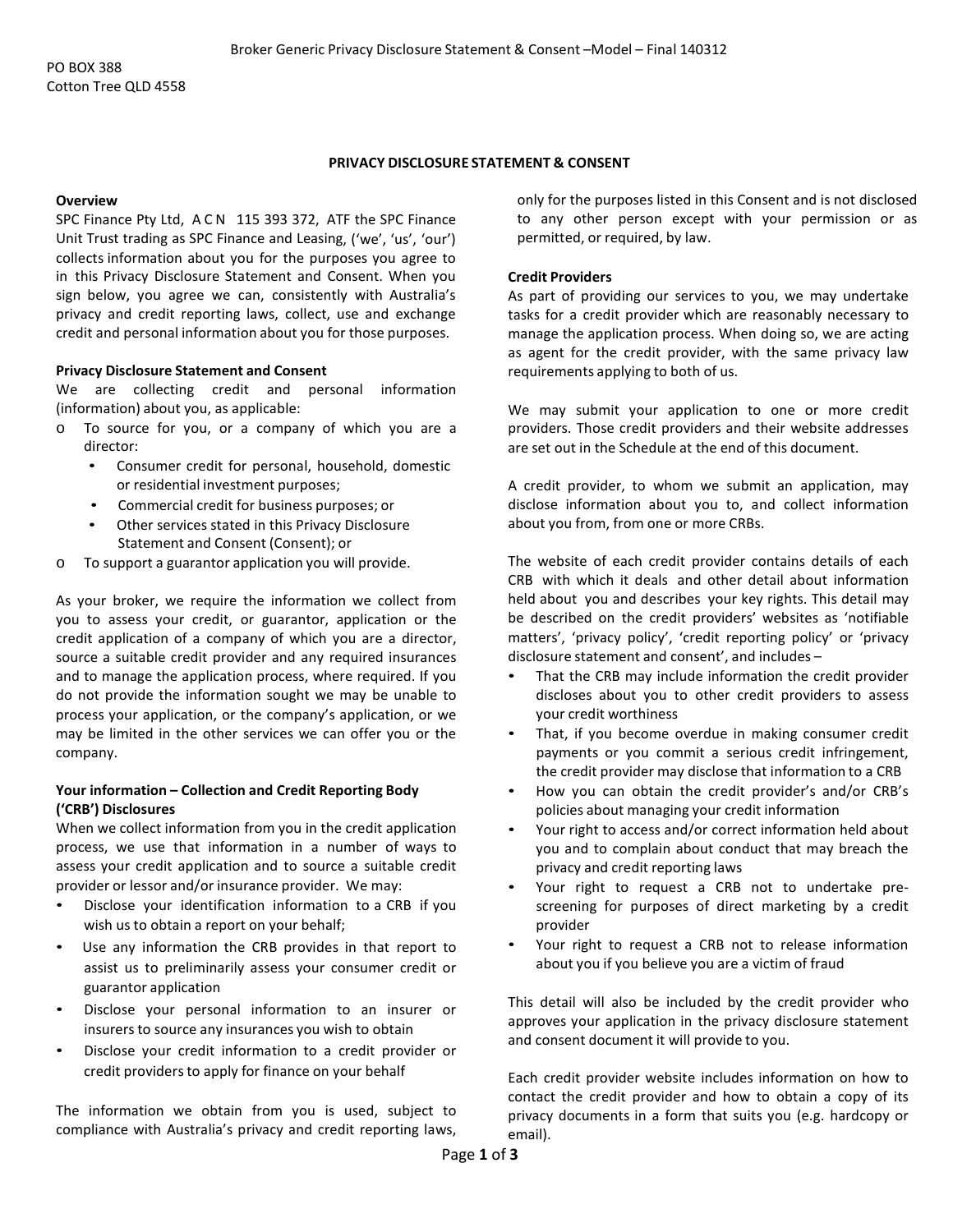# **Your rights**

You have the right to ask:

- Us to provide you with all the information we hold about you
- Us to correct the information we hold if it is incorrect
- Us for copies of our privacy policy and this document, in a form that suits you (e.g. hardcopy or email)
- The CRB not to use your information for direct marketing assessment purposes, including pre-screening
- The CRB to provide you with a copy of the information it holds about you

You can gain access to the information we hold about you by contacting our "Privacy Officer" at the address above or by telephone on 07 54431644 or email at money@spcfinane.com.au. In some cases an administration fee may be charged to cover the cost of providing the information.

Our Privacy Policy is available on our website at www.spcfinance.com.au or we will provide you with a copy if you ask us.

CRB: Veda Information Services & Solutions Ltd Phone: 1300 850 211 Email: membership.query@veda.com.au

### **Disclosure and Consent**

By signing below, you agree we may:

• Use your personal and credit information:

- o To assess your consumer or commercial credit and/or guarantee application and/or to assess a credit application by a company of which you are a director
- o To source any finances you required
- o To source any insurances you require
- o As the law authorises or requires;
- Disclose to, and obtain from, any prospective credit provider or insurer, information about you that is reasonably necessary to obtain the finance and insurances you require;
- Obtain from, and disclose to, any third party, information about you, the applicant(s) or guarantor(s) that is reasonably necessary to assist you obtain the finance and insurances required;
- Provide your information, including your credit report(s), to one or more of thecredit providers specified in the Schedule of Credit Providers below so they can assess your application, or the application of a company of which you are adirector, or your suitability as a guarantor
- Provide credit information about you to a guarantor, or prospective guarantor;
- Provide you, or the company of which you are a director, with offers or information of other goods or services we,

or any of our associated entities, may be able to provide to you or the company, unless you tell us not to;

- Disclose your personal and credit information to the extent permitted by law to other organisations that provide us with services, such as contractors, agents, printers, mail houses, lawyers, document custodians, securitisers and computer systems consultants or providers, so they can perform those services for us. This includes our overseas service providers in New Zealand, India, China, Fiji, Phillipines, Singapore & the United States of America; and
- Disclose your personal information to any other organisation that may wish to acquire, or has acquired, an interest in our business or any rights under your contract with us, or the contract with us of a company of which you are a director.

You also agree and consent to, as appropriate:

- A CRB disclosing consumer credit information to one or more credit providers specified in the Schedule of Credit Providers below for the purpose of assessing yourapplication for consumer or commercial credit or your guarantor application, and/or assessing a credit application by a company of which you are a director
- When you are a prospective guarantor, a credit provider using that information to assess your suitability as a guarantor
- A credit provider disclosing your credit information (including information obtained by it from a CRB) to a guarantor, or a prospective guarantor
- A credit provider disclosing to another credit provider, for a particular purpose, information it holds about you

Where the applicant, or guarantor, is a company of which you are a director, you consent to the use of your information, in addition to the company's information, in each of the ways listed above.

### **Authorisation**

By signing below, you also authorise us to make a request on your behalf to obtain credit reporting information about your consumer and commercial credit worthiness from a CRB. That information will assist us in providing our services to you. This authorisation ceases when we undertake a task on behalf of a credit provider.